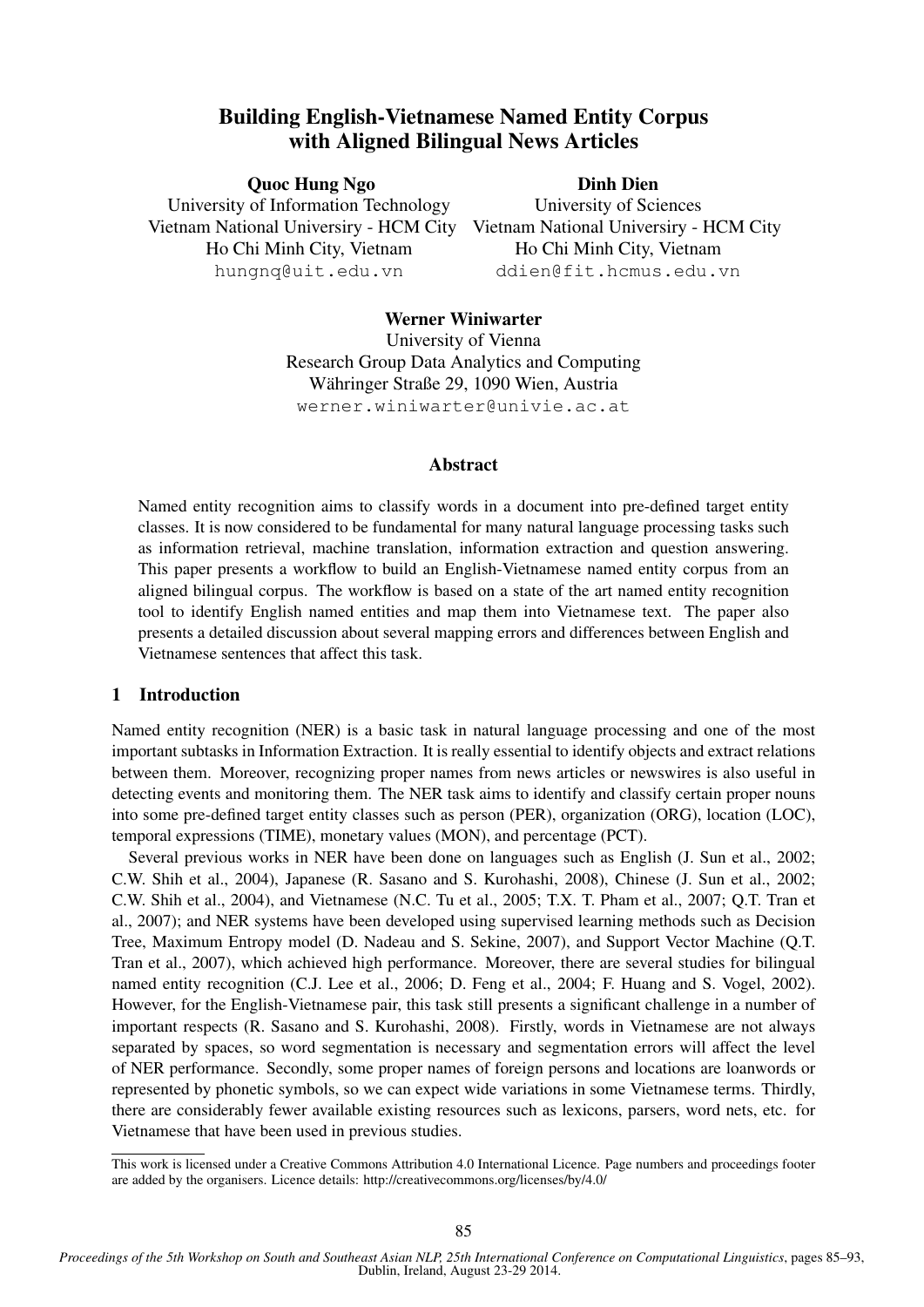In this study, we suggest a process to build a bilingual named entity corpus from aligned news express articles. In fact, this process is applied to build an English-Vietnamese Named Entity Corpus by using available English named entity recognition to tag entities in the English text, and then map them into Vietnamese text based on word alignments. The mapping results are also corrected manually by using a visualization tool.

The remainder of this paper describes the details of our work. Firstly we address the data source for building the corpus in Section 2. Next, we present a procedure to build an English-Vietnamese Named Entity Corpus by using a bilingual corpus and mapping English entities into Vietnamese entity tags in Section 3. Experimental results and conclusion appear in Sections 4 and 5, respectively.

# 2 Tagset and Data Source

# 2.1 Tagset for Named Entities

There are many tagsets for the NER task, such as the hierarchical named entity tagset with 150 types (S. Sekine et al., 2002), the biological named entity tagset (Y. Tateisi et al., 2000; J-D Kim et al., 2003), or common named entity tagsets with 3 types and 7 tags (N. Chinchor and P. Robinson, 1998). According to the definition of the MUC-7 conference (N. Chinchor and P. Robinson, 1998), we will identify six types of named entities:

- PERSON (PER): Person entities are limited to humans identified by name, nickname or alias.
- ORGANIZATION (ORG): Organization entities are limited to corporations, institutions, government agencies and other groups of people defined by an established organizational structure.
- LOCATION (LOC): Location entities include names of politically or geographically defined places (cities, provinces, countries, international regions, bodies of water, mountains, etc.). Locations also include man-made structures like airports, highways, streets, factories and monuments.
- **TIME** (TIM): Date/Time entities are complete or partial expressions of time of day, or date expressions.
- PERCENTAGE (PCT): Percentage entities are percentage expressions, including percentage range expressions.
- MONEY (MON): Money entities include monetary expressions.

We have developed a guide for bilingual named entity tagging and published it as EnVnNEguide at http://code.google.com/p/evbcorpus/downloads/list.

# 2.2 Data Source

The data source for building the English-Vietnamese named entity corpus is a part of the EVBCorpus<sup>1</sup>, which consists of both original English text and its Vietnamese translations. It contains 1,000 news articles defined as the EVBNews part of the EVBCorpus (as shown in Table 1) (Q.H. Ngo et al., 2013). This corpus is also aligned semi-automatically at the word level.

In particular, each article was translated one to one at the whole article level, so we align sentence to sentence. Then, sentences are aligned semi-automatically at the word level, including automatic alignment by class-based method (D. Dien et al., 2002) and use of the BiCAT tool (Q.H. Ngo and W. Winiwarter, 2012) to correct the alignments manually. The details of the corpus are listed in Table 1.

Parallel documents are also chosen and classified into categories, such as economy, entertainment (art and music), health, science, social, politics, and technology (percentage of each category is shown in Table 2 and Figure 1). The wide range of categories ensures that named entities in the corpus are diversified enough for other following tasks.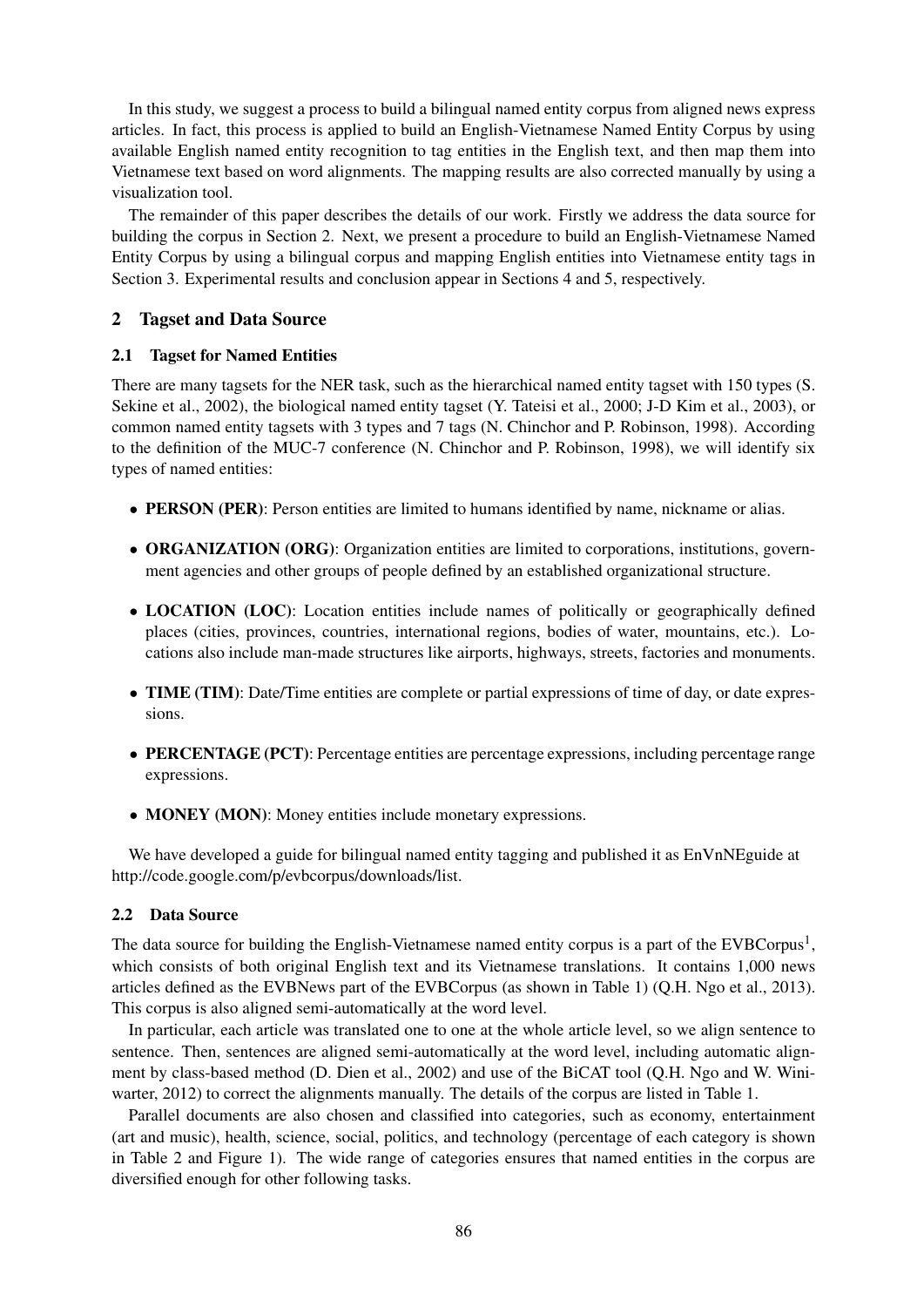

Figure 1: The distribution of articles and sentences in each topic in EVBNews

|                            | Table 1: Characteristics of EVBNews part |                   |  |
|----------------------------|------------------------------------------|-------------------|--|
|                            | English                                  | <b>Vietnamese</b> |  |
| <b>Files</b>               | 1,000                                    | 1,000             |  |
| <b>Paragraphs</b>          | 25,015                                   | 25,015            |  |
| <b>Sentences</b>           | 45,531                                   | 45,531            |  |
| Words                      | 740,534                                  | 832,441           |  |
| <b>Words in Alignments</b> | 654,060                                  | 768,031           |  |

# 3 Building Named Entity Corpus

#### 3.1 Model of Building EVNECorpus from EVBCorpus

Figure 2 shows the main modules of bilingual named entity corpus building, including three main modules: pre-processing, named entity recognition, bilingual entity mapping, and bilingual entity correction. According to this workflow, the bilingual corpus will be tagged with named entities on the English text, then, named entities are mapped from English to Vietnamese text. Finally, annotators will correct both English and Vietnamese named entities by using the BiCAT tool (Q.H. Ngo and W. Winiwarter, 2012).

At the first stage, a Named Entity Recognition system is used to tag English entities in the English sentence. Several Named Entity Recognition systems for English text are available online. For traditional NER, the most popular publicly available systems are: OpenNLP NameFinder  $^2$  , Illinois NER<sup>3</sup> system by Lev Ratinov (L. Ratinov and D. Roth, 2009), Stanford NER<sup>4</sup> system by Jenny Rose Finkel (J.R. Finkel et al., 3005), and Lingpipe NER<sup>5</sup> system by Baldwin, B. and B. Carpenter (B. Carpenter, 2006). The Stanford NER reports 86.86 F1 on the CoNLL03 NER shared task data. We chose the Stanford NER to provide for the ability of our corpus for tagging with multi-type, such as 3 classes, 4 classes, and 7 classes.

The following example is the result of the Stanford NER for the English sentence "Prime Minister Gordon Brown resigned as Britain 's top politician on Tuesday evening, making way for Conservative

<sup>1</sup>http://code.google.com/p/evbcorpus/

<sup>2</sup>http://sourceforge.net/apps/mediawiki/opennlp/

<sup>3</sup>http://cogcomp.cs.illinois.edu/page/software view/4

<sup>4</sup>http://nlp.stanford.edu/ner/index.shtml

<sup>5</sup>http://alias-i.com/lingpipe/index.html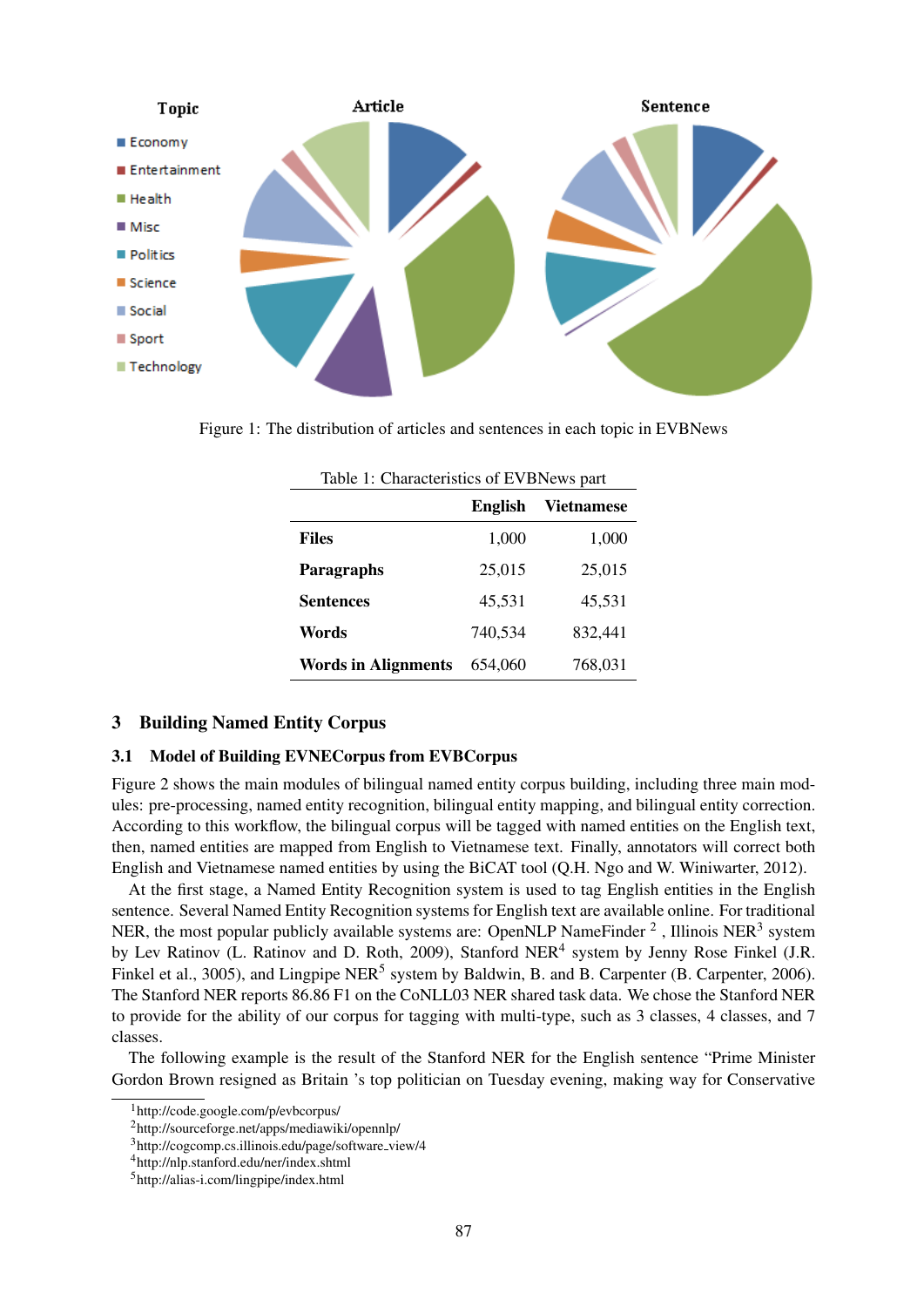| <b>Topic</b>  | File  | <b>Sentence</b> |
|---------------|-------|-----------------|
| Economy       | 125   | 4,326           |
| Entertainment | 11    | 365             |
| Health        | 336   | 21,107          |
| Politics      | 141   | 4,253           |
| Science       | 34    | 1,692           |
| Social        | 110   | 3,699           |
| Sport         | 22    | 838             |
| Technology    | 104   | 2,609           |
| Misc          | 117   | 117             |
| Total         | 1.000 | 45,531          |

Table 2: Number of files and sentences for each topic



Figure 2: Architecture of building EVNECorpus from EVBCorpus

leader David Cameron." :

Prime Minister [Gordon Brown] $PER$  resigned as [Britain] $LOC$  's top politician on [Tuesday] $TIM$ evening, making way for [Conservative] $_{\text{ORC}}$  leader [David Cameron] $_{\text{PRR}}$ .

and its mapped named entities in the Vietnamese sentence:

Thủ tướng [Gordon Brown] $_{PER}$  đã từ giã chức vụ cao nhất trên chính trường [Anh] $_{LOC}$  vào tối [thứ ba] $_{\text{THM}}$ , nhường chỗ cho [David Cameron] $_{\text{PER}}$  nhà lãnh đạo [Đảng Bảo thủ] $_{\text{ORG}}$ .

# 3.2 Mapping English to Vietnamese Named Entities

At the next stage, every alignment will be mapped from English into Vietnamese tokens. Every named entity tag on linked English words is mapped to Vietnamese tokens on the target sentence. Left and right boundaries are also detected to re-build named entity chunks on the Vietnamese sentence (as shown in Figure 3):

- Remove all alignments which are not related to English named entity tokens
- Map English named entity tokens to Vietnamese text by using alignments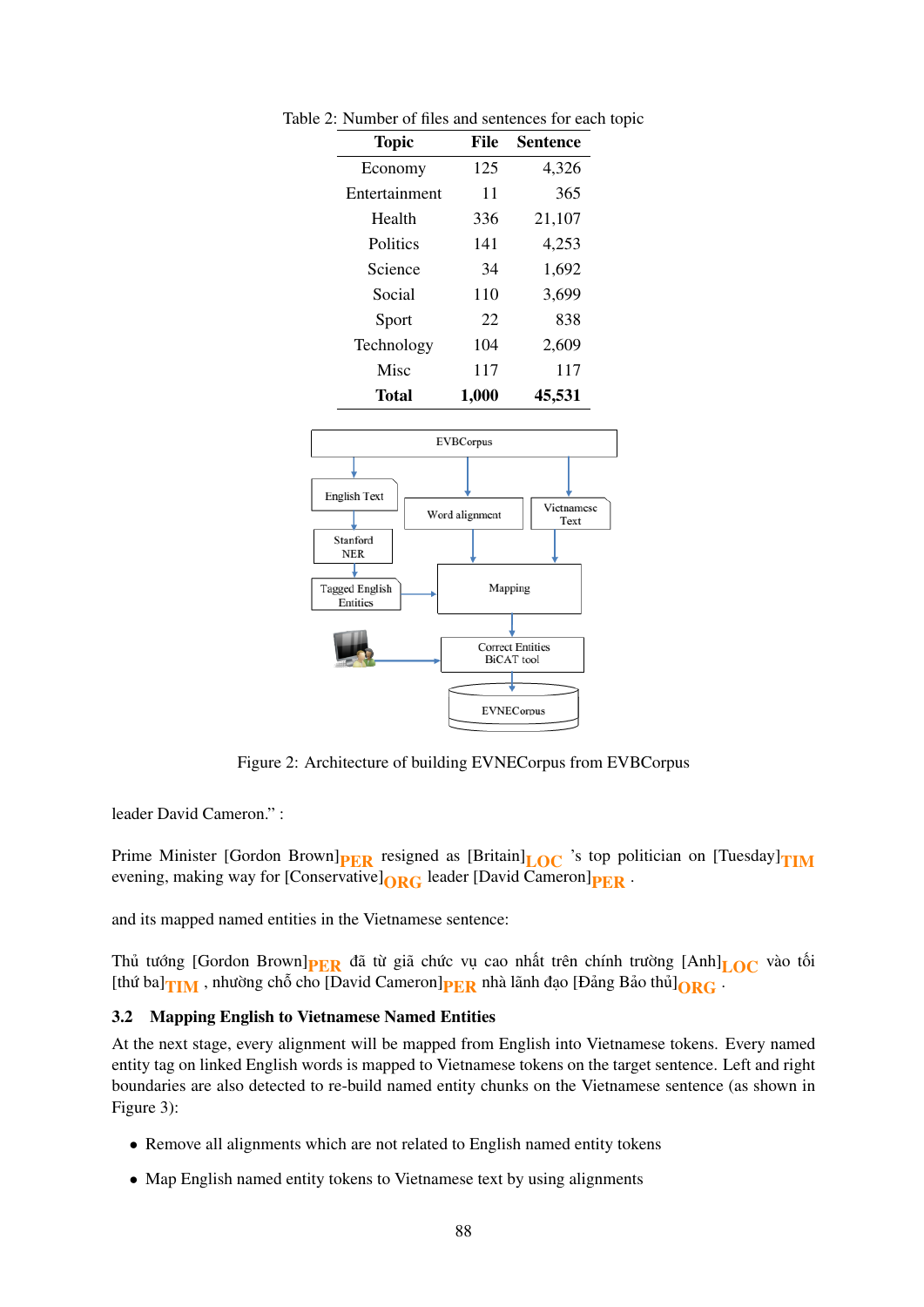• Identify the boundaries of named entities and rebuild named entity script text.



Figure 3: Mapping named entities

However, there is a difference between the number of tagged English named entities and mapped Vietnamese named entities (as shown in Table 3). Several English entities in the English sentences are not translated into the Vietnamese text, therefore, these entities are not mapped.

|            | Tuble 5: Thumour of emitted at the mot stage |                              |                                 |                        |  |
|------------|----------------------------------------------|------------------------------|---------------------------------|------------------------|--|
| <b>Tag</b> | <b>Name</b>                                  | <b>Tagged English Entity</b> | <b>Mapped Vietnamese Entity</b> | <b>Unmapped Entity</b> |  |
| LOC        | Location                                     | 10,418                       | 10,354                          | 64                     |  |
| <b>ORG</b> | Organization                                 | 8,197                        | 8,120                           | 77                     |  |
| <b>PER</b> | Person                                       | 7,217                        | 7,153                           | 64                     |  |
| <b>TIM</b> | Time                                         | 4,474                        | 4,437                           | 37                     |  |
| <b>MON</b> | Money                                        | 1,003                        | 992                             | 11                     |  |
| <b>PCT</b> | Percent                                      | 1,201                        | 1,193                           | 8                      |  |
|            | <b>Total</b>                                 | 32,510                       | 32,249                          | 261                    |  |

Table 3: Number of entities at the first stage

There are several common errors of the mapping stage. The most frequent error is caused by the separation of entities from English text in Vietnamese. It means that there are several cases of one tagged English named entity being separated into two distinct Vietnamese named entities in the Vietnamese text. On the other hand, for example, the phrase "President [Bill Clinton] $_{\rm PER}$  between [1994] $_{\rm TIM}$  and  $[1997]$ TIM" has one PER entity and two TIM entities whereas the Vietnamese translated text "Tổng" thống [Bill Clinton] $_{PER}$  trong giai đoạn [1994-1997] $_{TIM}$ " has one PER entity and only one TIM entity.

Three common reasons which lead to mapping errors (these cases are discussed in the next section by analysing unmatched cases) are:

- The differences between English and Vietnamese characteristics.
- The splitting of an English named entity to two Vietnamese entities.
- The entities are replaced by pronouns and possessive pronouns in the target sentences or the other way around.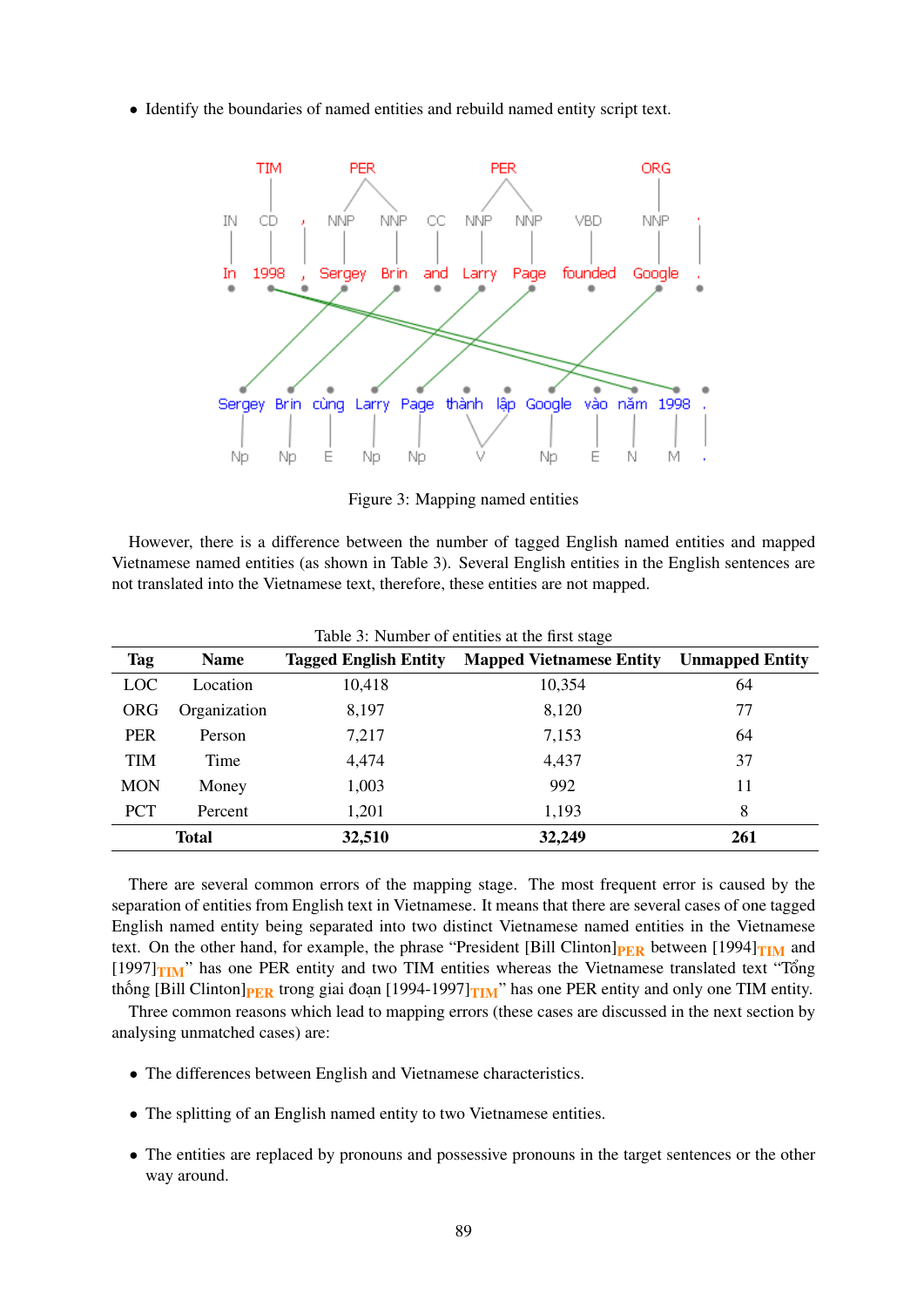# 3.3 Correcting Named Entities

As shown in Figure 4, we use the BiCAT tool (Q.H. Ngo and W. Winiwarter, 2012) for correcting named entities in both English and Vietnamese sentences. The BiCAT tool is a visualization tool based on drag, drop, and edit label operations (actions) to correct the sentence pairs. It is designed for annotators to review whole phrase structures of English and Vietnamese sentences. They can compare the English named entity result with the Vietnamese named entity result and correct them in both sentences. The comparison is also used to detect incorrect named entities in both English and Vietnamese text.



Figure 4: Screenshot of BiCAT with the named entity map

Moreover, several additional information, such as POS tagger, chunker, is also shown for building further linguistic tags. Several features are implemented on the entity matrix at the right panel of the BiCAT tool:

- Show the sentence where named entities occur.
- Highlight the pairs which have imbalance in number of entities between source sentence and target sentence.
- Quick jump to the sentence pair on which the user clicks.

# 4 Experiment and Results

Named entities include six tags: Location (LOC), Person (PER), Organization (ORG), Time including date tags (TIM), Money (MON), and Percentage (PCT). English text is tagged with English NER tags by Stanford NER and then mapped to Vietnamese text. Next, Vietnamese entity tags are corrected manually.

In total, the English-Vietnamese Named Entity Corpus (EVNECorpus) has 32,454 English named entities and 33,338 Vietnamese named entities in the EVBNews corpus (see Table 4 for details and its comparison in Figure 5).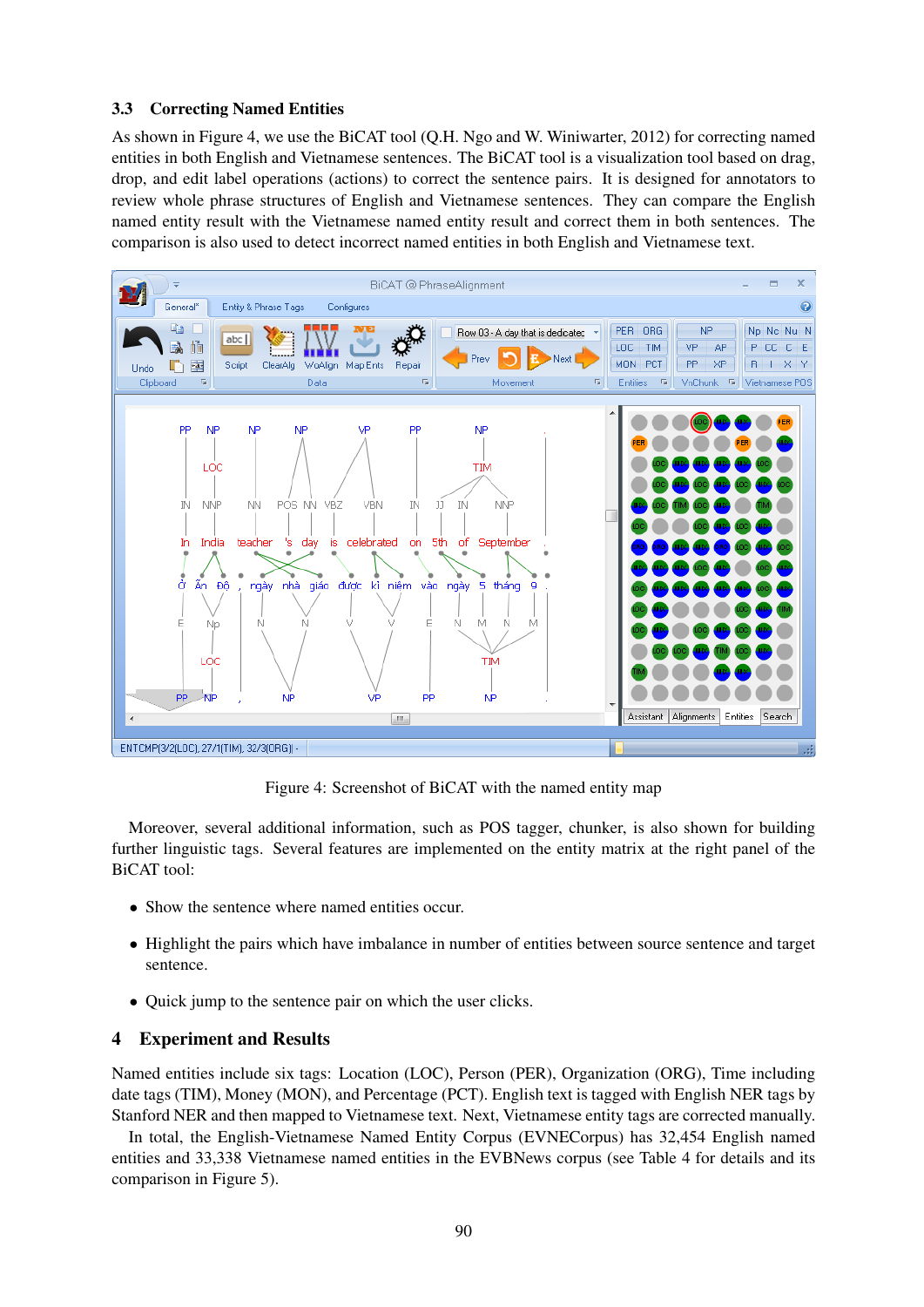| Table 4: Number of entities in the EVNECorpus |              |                       |                          |                         |
|-----------------------------------------------|--------------|-----------------------|--------------------------|-------------------------|
| Tag                                           | <b>Name</b>  | <b>English Entity</b> | <b>Vietnamese Entity</b> | <b>Unmatched Entity</b> |
| LOC                                           | Location     | 10,406                | 11,343                   | 998                     |
| ORG                                           | Organization | 8,177                 | 8,218                    | 189                     |
| <b>PER</b>                                    | Person       | 7,201                 | 7,205                    | 199                     |
| <b>TIM</b>                                    | Time         | 4,408                 | 4,417                    | 136                     |
| <b>MON</b>                                    | Money        | 1,003                 | 993                      | 32                      |
| <b>PCT</b>                                    | Percent      | 1,194                 | 1,170                    | 27                      |
|                                               | <b>Total</b> | 32,454                | 33,338                   | 1,581                   |

There are several common unmatched named entities in English-Vietnamese named entity corpus: the English-Vietnamese Named Entity Corpus (EVNECorpus) has 32,454 English named entities and 33,338 Vietnamese named entities in the EVBNews corpus (see Table 5). Moreover, to classify the unmatched named entities, we also tag part-of-speech for English sentences by the POS Tagger<sup>6</sup> of the Stanford Natural Language Processing Group (K. Toutanova and C. D. Manning, 2000).

As shown in Table 5, a large number of English adjectives (tagged JJ tag) are not tagged as named entities while their translations are tagged as locations. Most of them are coming from country names, such as French, English, and Vietnamese, and they refer to people or languages. In the English text "Cuban missile crisis", the word Cuban is not tagged as a location because Cuban is an adjective ("Cuban/JJ missile/NN crisis/NN"), while, in its Vietnamese translation, "Khủng khoảng tên lửa [Cu Ba]<sub>LOC</sub>", "Cu Ba" is tagged as a location. Moreover, there are several English named entities that are split into two entities in the Vietnamese sentences. For example, "[Thailand] $_{LOC}$  's [Ministry of Public Health] $_{ORG}$ " has two entities while its translation is [Bộ Y tế Thái Lan] $_{ORG}$ . Finally, there are several named entities that are replaced by pronouns and possessive pronouns (30 cases for PRP and 11 cases for PRP\$) in the translated sentences and the inverse direction (38 cases).



Figure 5: English entities and Vietnamese entities in the EVNECorpus

<sup>6</sup>http://nlp.stanford.edu/software/tagger.shtml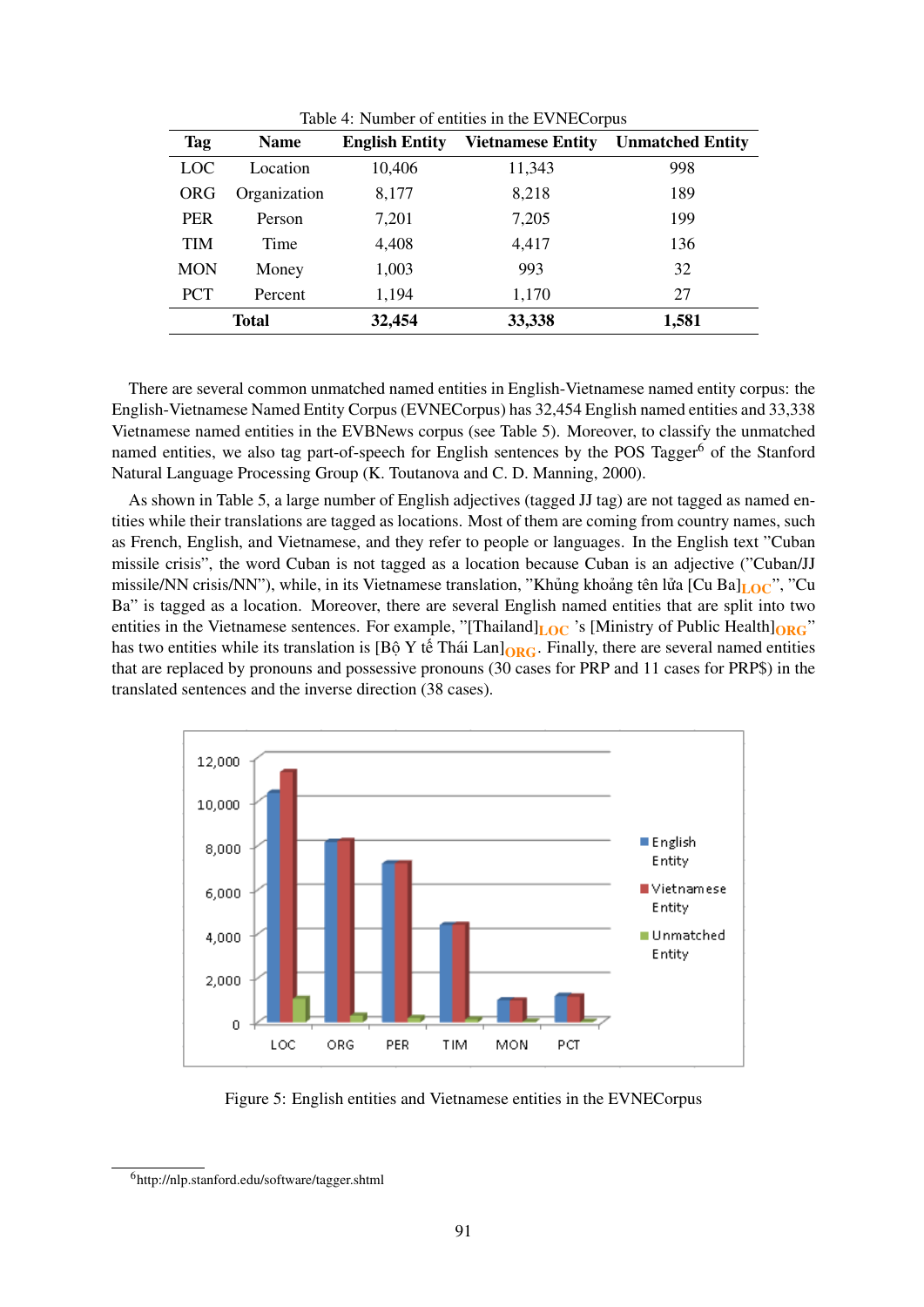|                          | <b>Description/Examples</b>                                            | <b>POS</b>  | Count |
|--------------------------|------------------------------------------------------------------------|-------------|-------|
| 1                        | English named entities without alignments to Vietnamese words          |             | 190   |
| 2                        | Vietnamese named entities without alignments to English source words   |             | 106   |
| 3                        | English named entities with alignments to Vietnamese words rather than |             | 38    |
|                          | Vietnamese entities                                                    | <b>NNP</b>  |       |
| $\overline{\mathcal{A}}$ | Vietnamese named entities with alignments to English words rather than |             |       |
|                          | English entities                                                       |             |       |
|                          | - Eurobond,                                                            | <b>NN</b>   | 10    |
|                          | - Democrats, Eurobonds, Socialists                                     | <b>NNS</b>  | 45    |
|                          | - Kenyan, French,                                                      | <b>NNP</b>  | 229   |
|                          | - Russians, Danish, Philippines                                        | <b>NNPS</b> | 107   |
|                          | - They, he, she, it                                                    | <b>PRP</b>  | 36    |
|                          | - Him, His, her, them                                                  | PRP\$       | 11    |
|                          | - French, English, and Fuji-based                                      | IJ          | 797   |
|                          | - other cases                                                          | Others      | 12    |
|                          | <b>Total</b>                                                           |             | 1,581 |

#### Table 5: Common Unmatched Named Entities

#### 5 Conclusion

In this paper, we have shown a workflow of building an English-Vietnamese named entity corpus. This workflow is based on an aligned bilingual corpus. In addition, we built a Vietnamese word segmentation corpus for training and evaluating the system. As result, the corpus is built semi-automatically with over 45,000 sentences, and totally 32,454 English named entities and 33,338 Vietnamese named entities. Moreover, we also pointed out several differences in named entity tagging between English and Vietnamese text. These differences can be used to map named entity tags, linguistic information, and in machine translation systems.

However, adding to the six common named entity types additional names (such as product, disease, and event names) is also necessary, and we need further research for identifying them in bilingual corpora because they affect the named entity recognition process as well as the corpus.

#### References

Bob Carpenter 2006. *Character Language Models for Chinese Word Segmentation and Named Entity Recognition*, In Proceedings of the Fifth SIGHAN Workshop on Chinese Language Processing, pp. 169-172.

Chun-Jen Lee, Jason S. Chang, and Jyh-Shing R. Jang. 2006. *Alignment of Bilingual Named Entities in Parallel Corpora Using Statistical Models and Multiple Knowledge sources*, ACM Transactions on Asian Language Information Processing (TALIP) 5, no. 2 (2006): 121-145.

Cheng-Wei Shih, Tzong-Han Tsai, Shih-Hung Wu, Chiu-Chen Hsieh, and Wen-Lian Hsu. 2004. *The Construction of a Chinese Named Entity Tagged Corpus: CNEC1.0.*, In Proceedings of Conference on Computational Linguistics and Speech Processing (ROCLING). Association for Computational Linguistics and Chinese Language Processing (ACLCLP).